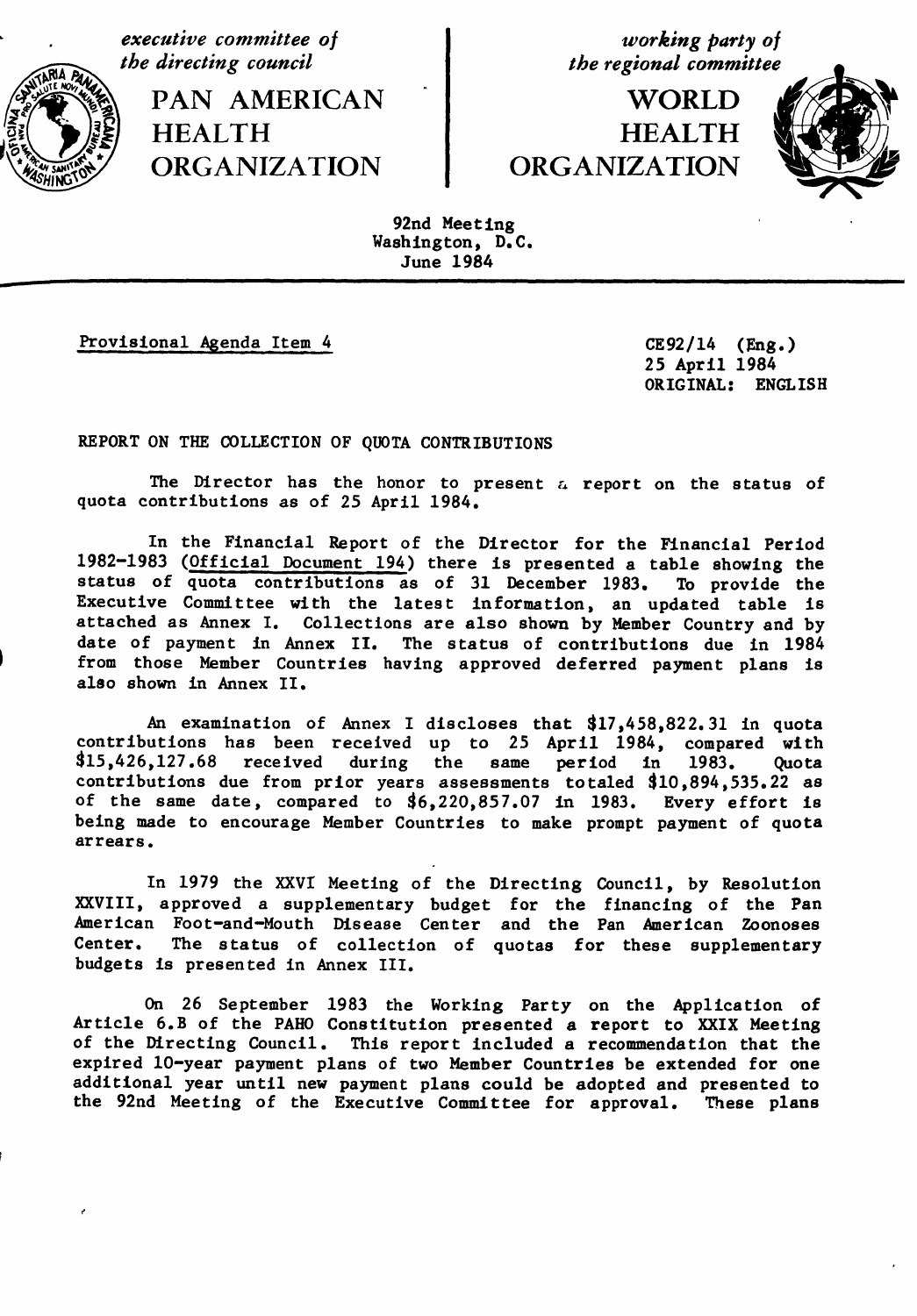CE92**/**14 (Eng.) Page 2

s*ho*ul*d* p*rov*i*de fo*r *p*ayment *o*f a*rre*a*rs over* t*he shor*t*es*t *poss*ibl*e* ti*me* not to *e*xc*eed* fiv*e* y**e**a*r*s*.* T*he* r*e*port al*s*o *re*comm*e*n*ded* t*h*at a t*h*ir*d* M*e*mb*e*r Country provid*e* a*ss*u*r*anc*e th*at all quota amounts du*e* a*n*d payabl*e* un*de*r its 20-*ye*a*r* payment plan woul*d* b*e* pai*d* t*n* full by 198*6,* t*he e*xpi*r*ation y*e*ar of t*he* plan.

*B*y R*e*s*o*lu*t*ion XI, th*e* Dir*e*cting Co*u*ncil approv*e*d t*he*s*e* recomm*e*ndations an*d* instruct*ed* t*he* 92n*d* M*ee*ting of t*he* Ex*e*cutiv*e* Committee to conduct a review of the s**i**tuation of the countries in arrears in an amount exceeding the sum of their quotas for two full years, and to report on their findings and recommendations to the XXX Meeting of the Directing Council. A special report on these quota payment situations will be presented to the 92nd Meeting of the Executive Commit tee.

A*n*n*e*x*e*s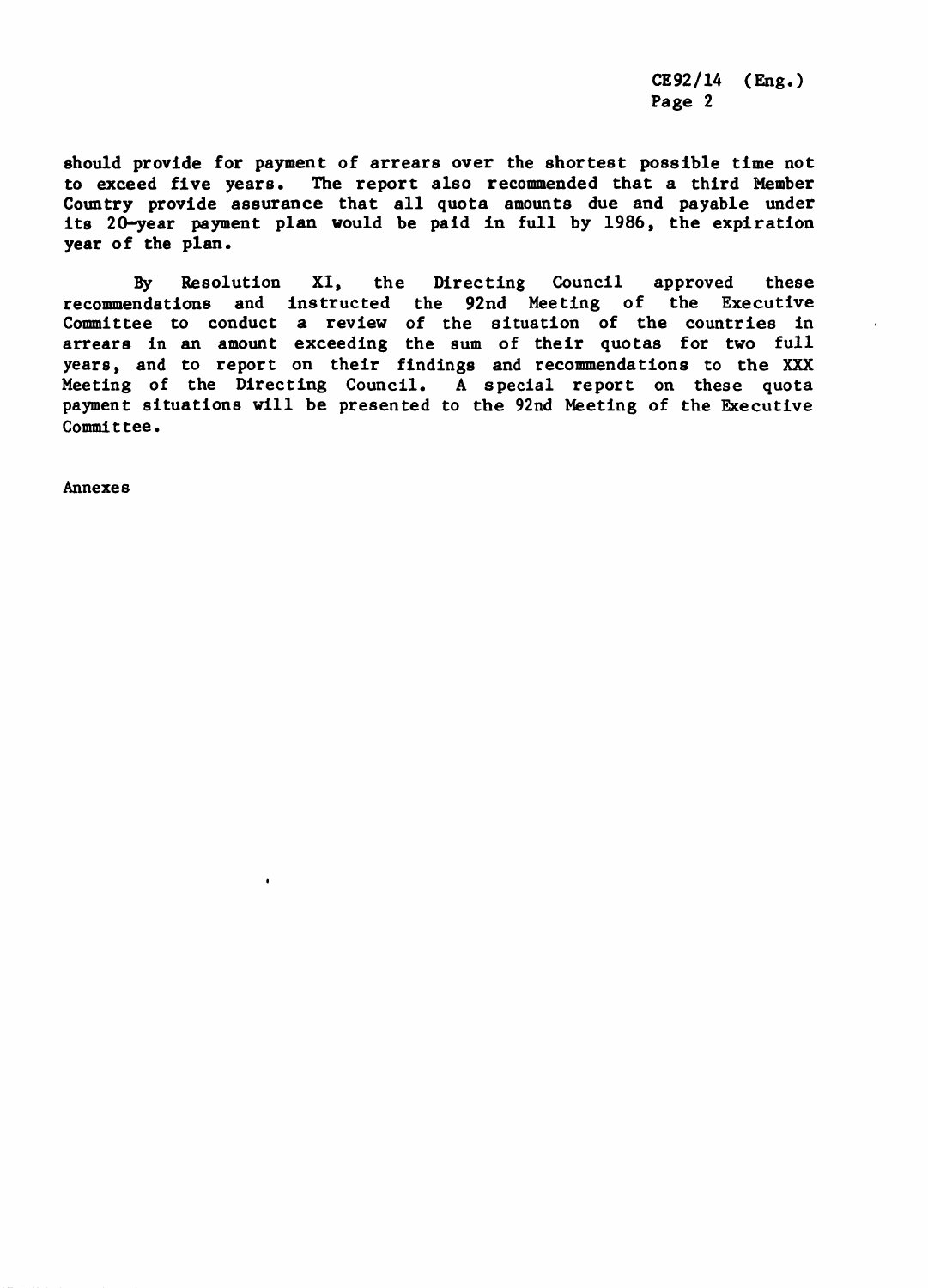#### **STATEMENT OF QUOTA CONTRIBUTIONS DUE FROM MEMBER GOVERNMENTS** 1984 BUDGET AND PRIOR YEARS AS AT 25 APRIL 1984

 $\bullet$ 

| MEMBER GOVERNMENTS  |           |            |            |                |              |               |                             |                              |                           |
|---------------------|-----------|------------|------------|----------------|--------------|---------------|-----------------------------|------------------------------|---------------------------|
| AND PARTICIPANTS    | 1979      | 1980       | 1981       | 1982           | 1983         | 1984          | <b>COLLECTED</b><br>IN 1984 | <b>BALANCE</b><br><b>DUE</b> |                           |
| ANTIGUA AND BARBUDA |           |            |            |                |              |               |                             |                              |                           |
| <b>ARGENTINA</b>    |           |            |            |                | 8,202.50     | 9,916.00      | 8,202.50                    | 9,916.00                     |                           |
| <b>BAHAMAS</b>      |           |            |            |                | 3,067,577.50 | 3,440,817.00  | 306,757.70                  | 6,201,636.80                 |                           |
|                     |           |            |            |                |              | 29,748.00     |                             | 29,748.00                    |                           |
| <b>BARBADOS</b>     |           |            |            |                |              | 34,705.50     |                             | 34,705.50                    |                           |
| <b>BELIZE</b>       |           |            |            |                |              | 19,832.00     | -                           | 19,832.00                    |                           |
| <b>BOLIVIA</b>      |           |            |            | 20,875.19      | 73,819.00    | 84,285.00     | ÷                           | 178,979.19                   |                           |
| <b>BRAZIL</b>       |           |            |            |                | 3,842,674.00 | 4,308,459.00  | $\bullet$                   |                              |                           |
| <b>CANADA</b>       |           |            |            |                |              | 3,238,691.50  |                             | 8,151,133.00                 |                           |
| <b>CHILE</b>        |           |            |            |                |              | 376,804.50    |                             | 3,238,691.50                 |                           |
| COLOMBIA            |           |            |            |                |              | 459,881.50    | 2,838.58                    | 376,804.50                   |                           |
| <b>COSTA RICA</b>   |           |            |            | 71,969.90      | 73,819.00    | 84,285.00     |                             | 457,042.92                   |                           |
| <b>CUBA</b>         |           |            |            | 68,812.73      | 479,822.00   |               | 12,600.23                   | 217,473.67                   |                           |
| <b>DOMINICA</b>     |           |            |            |                |              | 540,416.50    |                             | 1,089,051.23                 |                           |
| DOMINICAN REPUBLIC* | 6,731.90  | 61,210.00  | 61,210.00  | 73,819.00      |              | 9,916.00      | 8,158.93                    | 1,757.07                     |                           |
| <b>ECUADOR</b>      |           |            |            |                | 73,819.00    | 84,285.00     | 6,731.90                    | 354,343.00                   |                           |
| <b>EL SALVADOR</b>  |           |            |            |                |              | 84,285.00     | 8,061.97                    | 76,223.03                    |                           |
| <b>FRANCE</b>       |           |            |            | 73,819.00      | 73,819.00    | 84,285.00     |                             | 231,923.00                   |                           |
| <b>GRENADA</b>      |           |            |            |                |              | 84,285.00     | 84,285.00                   | 0.00                         |                           |
| <b>GUATEMALA</b>    |           |            |            |                | 6,783.00     | 14,873.50     |                             | 21,656.50                    |                           |
| <b>GUYANA</b>       |           |            |            |                |              | 84,285.00     |                             | 84,285.00                    |                           |
|                     |           |            |            | 59,033.04      | 73,819.00    | 84,285.00     | 15,000.00                   | 202,137.04                   |                           |
| HAITI*              | 18,209.74 | 61,210.00  | 61,210.00  | 73,819.00      | 73,819.00    | 84,285.00     | 15,000.00                   | 357,552.74                   |                           |
| <b>HONDURAS</b>     |           |            |            |                |              | 84,285.00     | 84,285.00                   |                              |                           |
| <b>JAMAICA</b>      |           |            |            |                |              | 84,285.00     |                             | 0.00                         |                           |
| KINGDOM OF THE      |           |            |            |                |              |               |                             | 84,285.00                    |                           |
| <b>NETHERLANDS</b>  |           |            |            |                |              | 29,748.00     | 29,748.00                   | 0.00                         |                           |
| <b>MEXICO</b>       |           |            |            |                |              | 3,232,583.00  |                             |                              |                           |
| <b>NICARAGUA</b>    |           |            | 61,210.00  | 73,819.00      | 73,819.00    | 84,285.00     |                             | 3,232,583.00                 |                           |
| <b>PANAMA</b>       |           |            |            |                |              |               |                             | 293,133.00                   |                           |
| <b>PARAGUAY*</b>    | 26,345.22 | 61,210.00  | 61,210.00  | 73,819.00      | 73,819.00    | 84,285.00     |                             | 84,285.00                    |                           |
| <b>PERU</b>         |           |            |            | 110,728.00     | 221,456.00   | 84,285.00     | 42,258.00                   | 338,430.22                   |                           |
| SAINT LUCIA         |           |            |            |                |              | 247,898.00    | 110,728.00                  | 469,354.00                   |                           |
| ST. VINCENT AND THE |           |            |            |                |              | 14,873.50     | 12,303.00                   | 2,570.50                     |                           |
| <b>GRENADINES</b>   |           |            |            |                |              |               |                             |                              |                           |
| <b>SURINAME</b>     |           |            |            |                |              | 9,916.00      | 9,916.00                    | 0.00                         |                           |
| TRINIDAD AND TOBAGO |           |            |            |                |              | 64,453.50     | 64,453.50                   | 0.00                         |                           |
| UNITED KINGDOM      |           |            |            |                |              | 84,285.00     | 84,285.00                   | 0.00                         | <b>CE92/14</b><br>ANNEX I |
| UNITED STATES       |           |            |            |                | 4,668.71     | 24,790.00     | 9,571.00                    | 19,887.71                    |                           |
| <b>URUGUAY</b>      |           |            |            |                |              | 33,087,276.00 | 16,543,638.00               | 16,543,638.00                |                           |
| <b>VENEZUELA</b>    |           |            |            |                |              | 168,570.50    |                             | 168,570.50                   |                           |
|                     |           |            |            | 520,601.83     | 1,493,874.00 | 1,668,955.50  |                             | 3,683,431.33                 |                           |
| <b>TOTAL</b>        | 51,286.86 | 183,630.00 | 244,840.00 | 1, 221, 115.69 | 9,715,609.71 | 52,297,400.00 | 17,458,822.31               |                              |                           |
|                     |           |            |            |                |              |               |                             | 46,255,059.95                | (mg.)                     |
|                     |           |            |            |                |              |               |                             |                              |                           |
|                     |           |            |            |                | Current year | 52,297,400.00 | 16,936,875.27               | 35,360,524.73                |                           |
|                     |           |            |            |                | Prior years  | 11,416,482.26 | 521,947.04                  | 10,894,535.22                |                           |
|                     |           |            |            |                | <b>TOTAL</b> | 63,713,882.26 | 17,458,822.31               | 46,255,059.95                |                           |
|                     |           |            |            |                |              |               |                             |                              |                           |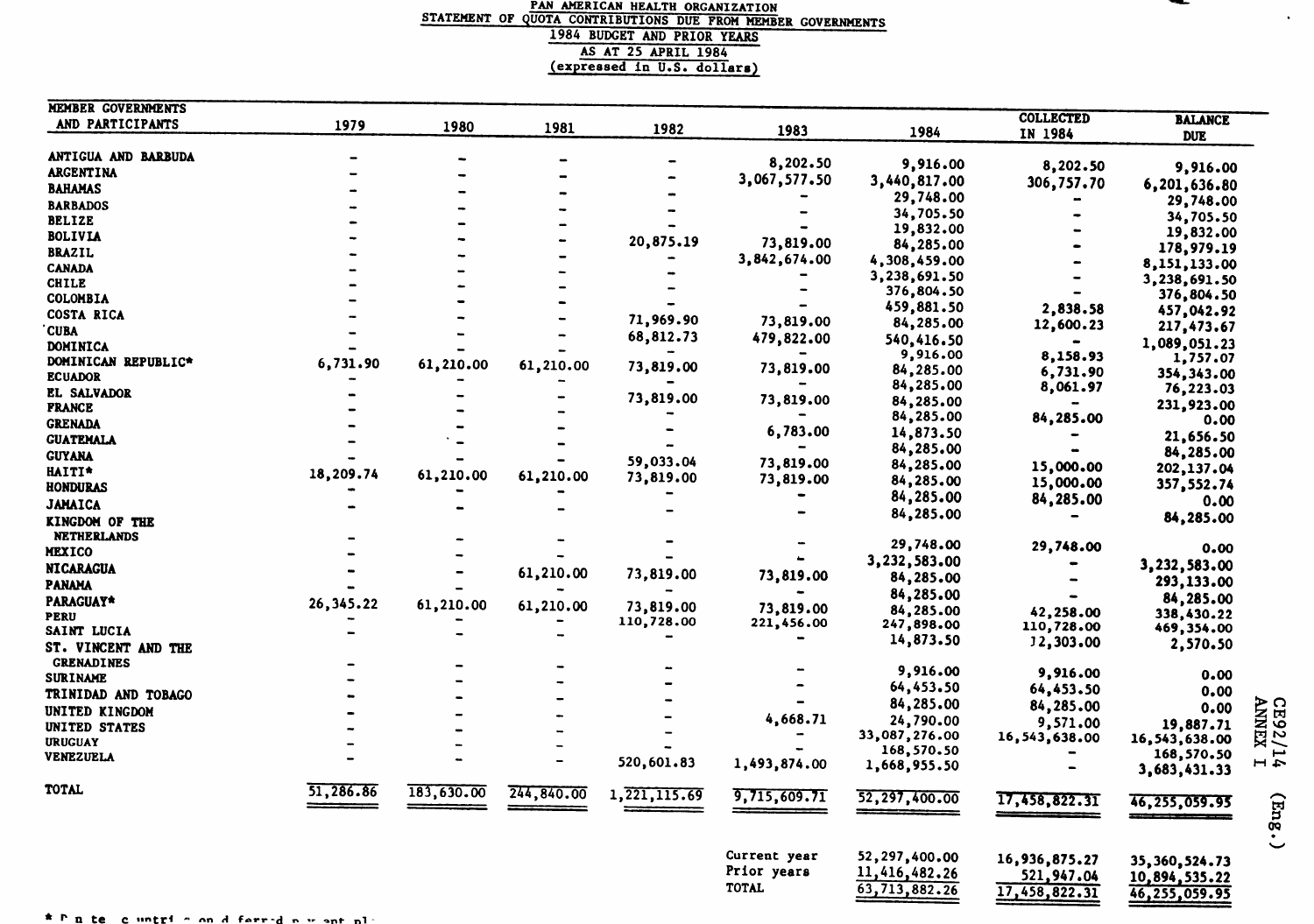$CE92/14$  (Eng.)<br>ANNEX II

 $\ddot{\phantom{a}}$ 

## SCHEDULE OF QUOTA CONTRIBUTIONS RECEIVED<br>DURING THE PERIOD 1 JANUARY TO 25 ABRIL 1983<br>(expressed in US dollars)

 $\langle \rangle_{\bullet}$ 

| Member Government and      | Contributions Received   |             |             |  |  |
|----------------------------|--------------------------|-------------|-------------|--|--|
| Participating Governments  | Date Received            | 1984 Quotas | Prior Years |  |  |
| Antigua and Barbuda        | 17 January               |             | 8,202.50    |  |  |
| Argentina                  | 21 March                 |             | 306,757.70  |  |  |
| <b>Bahamas</b>             |                          |             |             |  |  |
| Barbados                   |                          |             |             |  |  |
| Belize                     |                          |             |             |  |  |
| Bolivia                    |                          |             |             |  |  |
| <b>Brazil</b>              |                          |             |             |  |  |
| Canada                     |                          |             |             |  |  |
| Chile                      |                          |             |             |  |  |
| Colombia                   | 1 January                | 2,838.58    |             |  |  |
| Costa Rica                 | 23 February              |             | 12,600.23   |  |  |
| Cuba                       |                          |             |             |  |  |
| Dominica                   | 14 March                 | 8,158.93    |             |  |  |
| Dominican Republic         | 9 March                  |             | 6,731.90    |  |  |
| Ecuador                    | 1 January                | 8,061.97    |             |  |  |
| El Salvador                |                          |             |             |  |  |
| France                     | $16$ April               | 84,285.00   |             |  |  |
| Grenada                    | -                        | ٠           |             |  |  |
| Guatemala                  |                          |             |             |  |  |
| Guyana                     | 4 January                |             | 15,000.00   |  |  |
| Haiti                      | 24 February              |             | 15,000.00   |  |  |
| Honduras                   | 1 January                | 84,285.00   |             |  |  |
| Jamaica                    |                          |             |             |  |  |
| Kingdom of the Netherlands | 12 April                 | 29,748.00   |             |  |  |
| Mexico                     | $\overline{\phantom{0}}$ |             |             |  |  |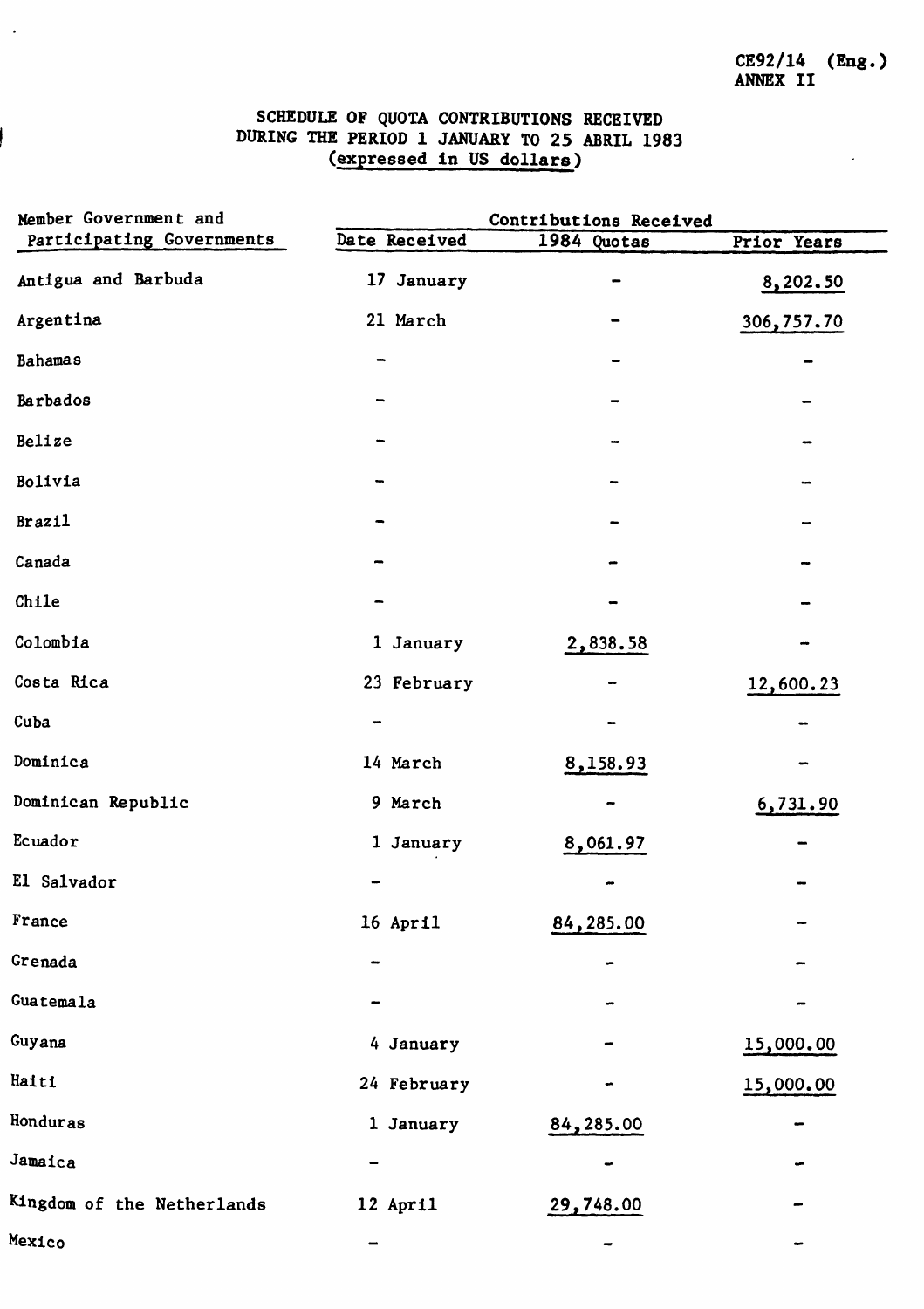CE9*2***/**14 (Eng.) ANNEX II Pag*e* 2

| Member Governments and            | Contributions Received                |                                               |                         |  |  |
|-----------------------------------|---------------------------------------|-----------------------------------------------|-------------------------|--|--|
| Participating Governments         | Date Received                         | 1984 Quotas                                   | Prior Years             |  |  |
| Nicaragua                         |                                       |                                               |                         |  |  |
| Panama                            |                                       |                                               |                         |  |  |
| Paraguay                          | 12 March                              |                                               | 42,258.00               |  |  |
| Peru                              | 16 January                            |                                               | 110,728.00              |  |  |
| Saint Lucia                       | 10 February                           | 12,303.00                                     |                         |  |  |
| St. Vincent and the<br>Grenadines | 24 April                              | 9,916.00                                      |                         |  |  |
| Suriname                          | 15 February                           | 64, 453.50                                    |                         |  |  |
| Trinidad and Tobago               | 25 April                              | 84,285.00                                     |                         |  |  |
| United Kingdom                    | 24 February<br>24 February<br>1 March | 3,482.29<br>823.00<br>597.00<br>4,902.29      | 4,668.71<br>4,668.71    |  |  |
| United States                     | 15 February<br>25 April               | 8,271,819.00<br>8,271,819.00<br>16,543,638.00 |                         |  |  |
| Uruguay                           |                                       |                                               |                         |  |  |
| Venezuela                         |                                       | 0.00                                          | 0.00                    |  |  |
| Total Contributions Received      |                                       | 16,936,875.27<br>============                 | 521,947.04<br>222222223 |  |  |

1**/** DEFERRED PAYMENT PLANS AS AT 25 APRIL 1984 (expressed in US dollars)

#### Amount due under Plan

|                 | Current   | Installment | Total due<br>in 1984 | Received<br>in 1984 | Balance due<br>in 1984<br>under Plan |
|-----------------|-----------|-------------|----------------------|---------------------|--------------------------------------|
| DOMINICAN REP.  | 84,285.00 | 27,679.00   | 111,964.00           | 6,731.90            | 105,232.10                           |
| <b>HAITI</b>    | 84,285.00 | 14,413.00   | 98,698.00            | 15,000.00           | 83,698.00                            |
| <b>PARAGUAY</b> | 84,285.00 | 29,640.00   | 113,925.00           | 42,258.00           | 71,667.00                            |

1**/** The deferred payment plans consist of an installment on all arrears equal to the total of the current year's quota plus an agreed percent of the accumulated prior years' arrears.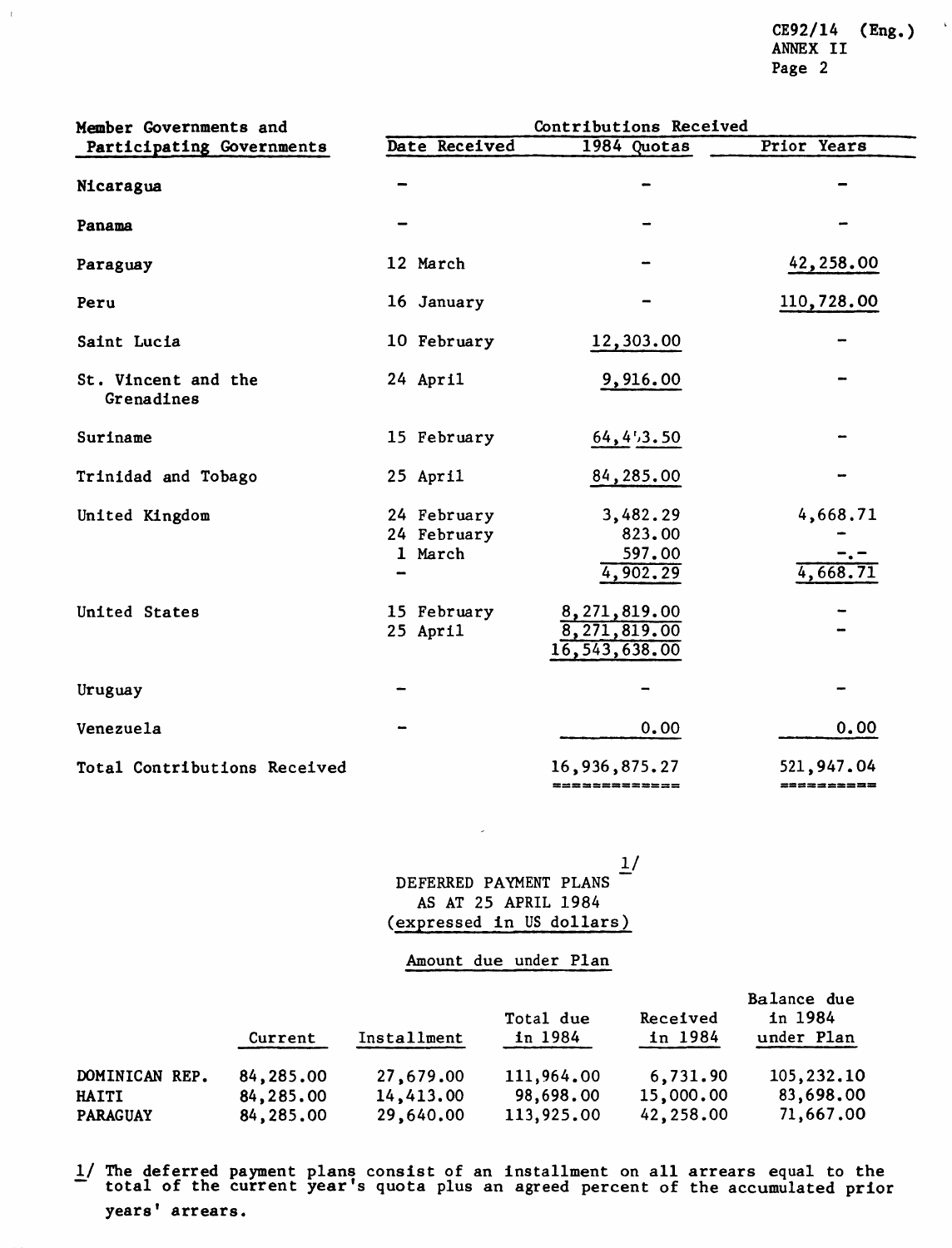#### *S*TAT*E*M*ENT* OF T*HE SU*PP*LE*ME*NTARY BUD*GET FOR *THE* FIN*AN*CING *OF* T*H*E P*AN* AMERIC*A*N *ZOO*NO*S*ES *A*N*D FOO*T**-***AND-*MO*UTH D*I*SEAS*E *CENTERS* F**O***R* T*H*E *F*I*NA*N*C*I*AL PER*I*OD* 19*80-*19*8*1 (*expressed in US dollars)*

| due                | Amount               | due | 1/          | Collected |                      | Balance       |
|--------------------|----------------------|-----|-------------|-----------|----------------------|---------------|
| Member Governments | 1 January 1984       |     | during 1984 |           |                      | 25 April 1984 |
| Nicaragua          | 1,741.00<br>盈買金盛館金盛會 |     | 堂堂堂堂堂堂堂堂    | 0.00      | 1,741.00<br>建气压震变震荡器 |               |

1**/**

The supplementary budget was approved for the financial period 1980-1981 but for its utilization in 1980.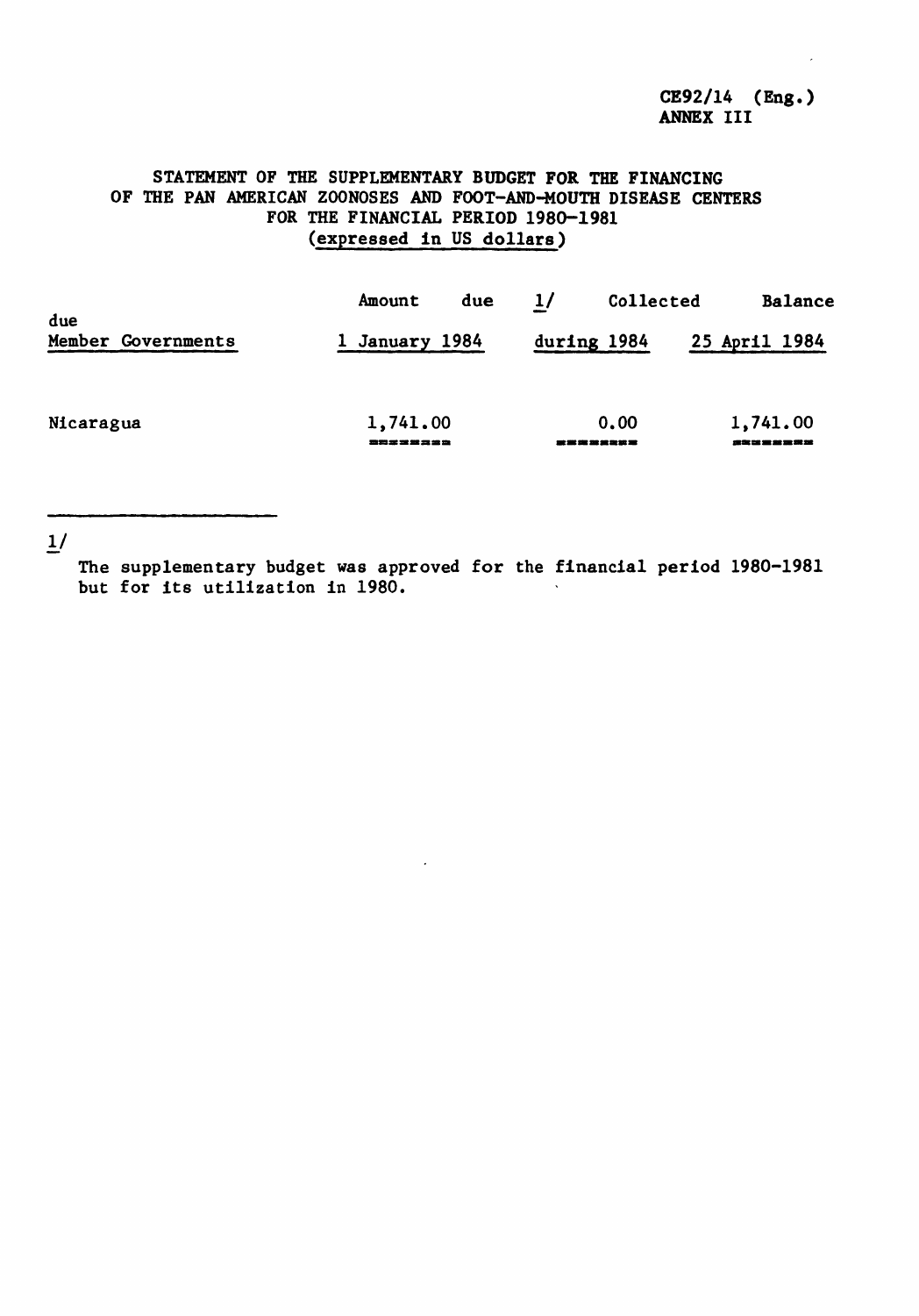**executive** committee of  $\begin{array}{c} \text{working party of} \\ \text{the direction } q \text{ is the same time.} \end{array}$ 

**the direction is the direction of the example of the example of the example of the example of the example of the example of the example of the example of the example of the example of the example of the example of the exa** PAN AMERICAN | WORLD ORGANIZATION ORGANIZATION



92nd Meeting Washington, D.C. June 1984

i ii ii i ii miii iii i \_iiiiI ii

Provisional Agenda Item 4 CE92**/**14, ADD. I (Eng.)

18 June 1984 ORIGINAL: ENGLISH

REPORT ON THE COLLECTION OF QUOTA CONTRIBUTIONS

To provide the Executive Committee with the latest information, a revised report on the status of quota contributions as of 18 June 1984 is presented.

Annexes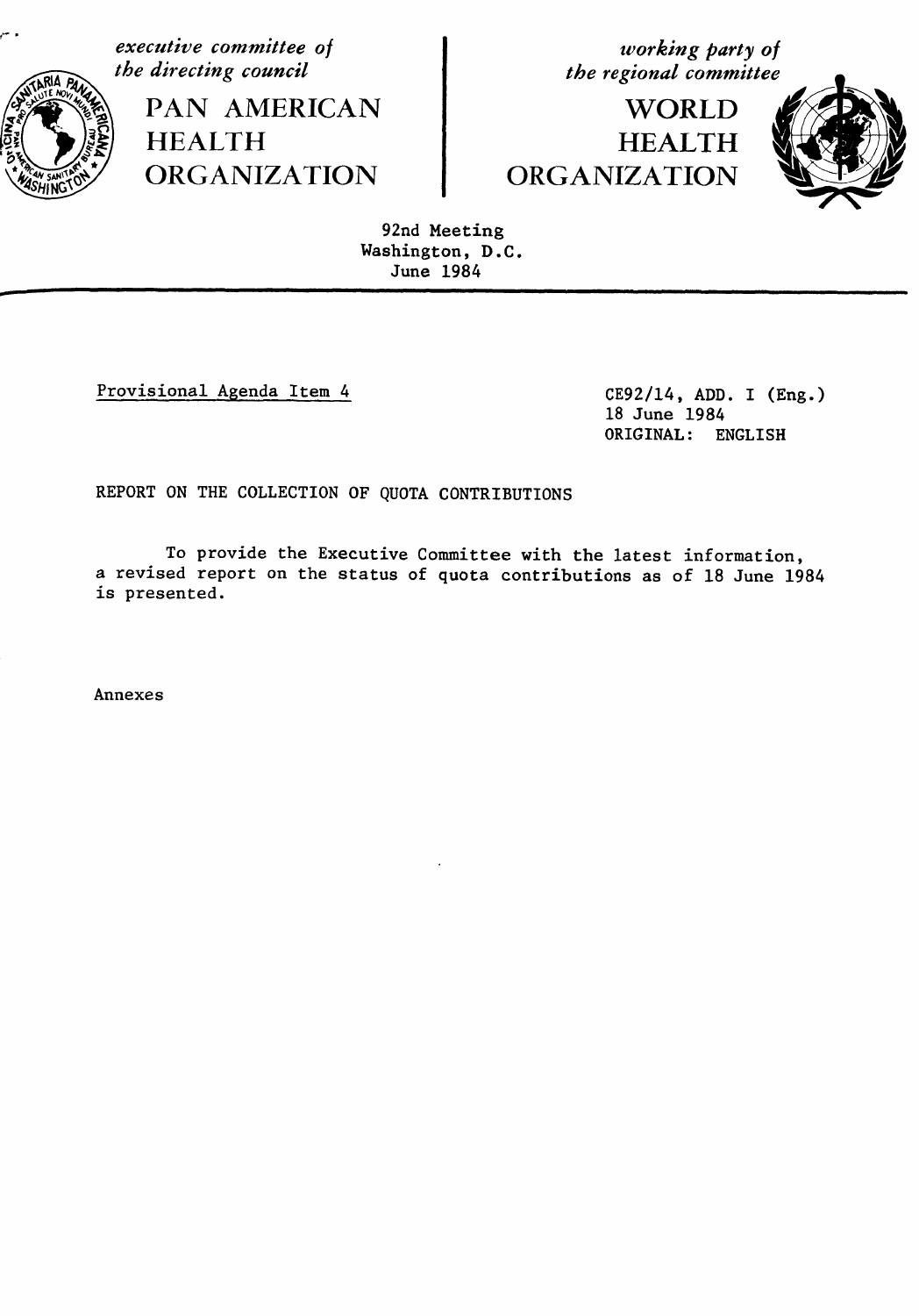#### $\blacksquare$  **PAN AMERICAN HEAL. EXAMIZATION** *STATEMENT OF qUOTA CONTRIBUTIONS DUE FROH MEMBER GOVERNMENTS 1984 BUDGET AND PRIOR YEARS* AS AT 18 JUNE 1984 (expressed in U.S. dollars)

| 1979<br>1982<br>1983<br>1984<br>IN 1984<br><b>DUE</b><br>1980<br>1981<br>9,916.00<br>8,202.50<br>8,202.50<br>9,916.00<br>ANTIGUA AND BARBUDA<br>606,757.70<br>5,901,636.80<br><b>ARGENTINA</b><br>3,067,577.50<br>3,440,817.00<br>$\mathbf{r}_{29,748.00}$<br>BAHAMAS<br>0.00<br>29,748.00<br>0.00<br>34,705.50<br><b>BARBADOS</b><br>34,705.50<br><b>BELTZE</b><br>19,832.00<br>19,832.00<br>178,979.19<br><b>BOLIVIA</b><br>73,819.00<br>20,875.19<br>84,285.00<br><b>BRAZIL</b><br>3,842,674.00<br>8,151,133.00<br>4,308,459.00<br><b>CANADA</b><br>3,238,691.50<br>0.00<br>3,238,691.50<br><b>CHILE</b><br>260,000.00<br>116,804.50<br>376,804.50<br><b>COLOMBIA</b><br>2,838.58<br>457,042.92<br>459,881.50<br>71,969.90<br>73,819.00<br>84,285.00<br>25,902.04<br>204,171.86<br>527,170.10<br>561,881.13<br>68,812.73<br>479,822.00<br>540,416.50<br>9,916.00<br>0.00<br>9,916.00<br>6,731.90<br>61,210.00<br>6,731.90<br>354, 343.00<br>61,210.00<br>73,819.00<br>73,819.00<br>84,285.00<br>8,061.97<br>76,223.03<br>84,285.00<br>73,819.00<br>73,819.00<br>84,285.00<br>231,923.00<br>84,285.00<br>0.00<br>84,285.00<br>21,656.50<br>6,783.00<br>14,873.50<br>84,285.00<br>84,285.00<br><b>GUYANA</b><br>59,033.04<br>73,819.00<br>54,200.00<br>162,937.04<br>84,285.00<br>18,209.74<br>61,210.00<br>61,210.00<br><b>HAITI*</b><br>73,819.00<br>15,000.00<br>357,552.74<br>73,819.00<br>84,285.00<br><b>HONDURAS</b><br>84,285.00<br>0.00<br>84,285.00<br><b>JAMAICA</b><br>84,285.00<br>84,285.00<br><b>KINGDOM OF THE</b><br><b>NETHERLANDS</b><br>29,748.00<br>29,748.00<br>0.00<br><b>MEXICO</b><br>3,232,583.00<br>3,232,583.00<br>0.00<br>61,210.00<br><b>NT CARAGUA</b><br>73,819.00<br>73,819.00<br>293,133.00<br>84,285.00<br><b>PANAMA</b><br>84,285.00<br>84,285.00<br>26,345.22<br>61,210.00<br>61,210.00<br><b>PARAGUAY*</b><br>73,819.00<br>73,819.00<br>84,285.00<br>42,258.00<br>338,430.22<br><b>PERU</b><br>110,728.00<br>110,728.00<br>469,354.00<br>221,456.00<br>247,898.00<br>SAINT LUCIA<br>12,303.00<br>14,873.50<br>2,570.50<br>ST. VINCENT AND THE<br><b>GRENADINES</b><br>9,916.00<br>0.00<br>9,916.00<br><b>SURINAME</b><br>64,453.50<br>0.00<br>64,453.50<br>TRINIDAD AND TOBAGO<br>0.00<br>84,285.00<br>84,285.00<br>UNITED KINGDOM<br>4,668.71<br>13,035.00<br>16,423.71<br>24,790.00<br>UNITED STATES<br>33,087,276.00<br>16,543,638.00<br>16,543,638.00<br><b>URUGUAY</b><br>168,570.50<br>168,570.50<br><b>VENEZUELA</b><br>520,601.83<br>1,493,874.00<br>$\overline{\phantom{a}}$<br>1,668,955.50<br>3,683,431.33<br>51,286.86<br>183,630.00<br><b>TOTAL</b><br>0.00<br>244,840.00<br>1, 221, 115.69<br>25,139,443.29<br>38,574,438.97<br>9,715,609.71<br>52,297,400.00<br>52,297,400.00<br>23,737,824.34<br>28,559,575.66<br>Current year<br>11,416,482.26<br>Prior years<br>1,401,618.95<br>10,014,863.31<br><b>TOTAL</b><br>63,713,882.26<br>25, 139, 443.29<br>38,574,438.97 | MEMBER GOVERNMENTS  |  |  |  | <b>COLLECTED</b> | <b>BALANCE</b> |  |
|-----------------------------------------------------------------------------------------------------------------------------------------------------------------------------------------------------------------------------------------------------------------------------------------------------------------------------------------------------------------------------------------------------------------------------------------------------------------------------------------------------------------------------------------------------------------------------------------------------------------------------------------------------------------------------------------------------------------------------------------------------------------------------------------------------------------------------------------------------------------------------------------------------------------------------------------------------------------------------------------------------------------------------------------------------------------------------------------------------------------------------------------------------------------------------------------------------------------------------------------------------------------------------------------------------------------------------------------------------------------------------------------------------------------------------------------------------------------------------------------------------------------------------------------------------------------------------------------------------------------------------------------------------------------------------------------------------------------------------------------------------------------------------------------------------------------------------------------------------------------------------------------------------------------------------------------------------------------------------------------------------------------------------------------------------------------------------------------------------------------------------------------------------------------------------------------------------------------------------------------------------------------------------------------------------------------------------------------------------------------------------------------------------------------------------------------------------------------------------------------------------------------------------------------------------------------------------------------------------------------------------------------------------------------------------------------------------------------------------------------------------------------------------------------------------------------------------------------------------------------------------------------------------------------------------|---------------------|--|--|--|------------------|----------------|--|
|                                                                                                                                                                                                                                                                                                                                                                                                                                                                                                                                                                                                                                                                                                                                                                                                                                                                                                                                                                                                                                                                                                                                                                                                                                                                                                                                                                                                                                                                                                                                                                                                                                                                                                                                                                                                                                                                                                                                                                                                                                                                                                                                                                                                                                                                                                                                                                                                                                                                                                                                                                                                                                                                                                                                                                                                                                                                                                                             | AND PARTICIPANTS    |  |  |  |                  |                |  |
|                                                                                                                                                                                                                                                                                                                                                                                                                                                                                                                                                                                                                                                                                                                                                                                                                                                                                                                                                                                                                                                                                                                                                                                                                                                                                                                                                                                                                                                                                                                                                                                                                                                                                                                                                                                                                                                                                                                                                                                                                                                                                                                                                                                                                                                                                                                                                                                                                                                                                                                                                                                                                                                                                                                                                                                                                                                                                                                             |                     |  |  |  |                  |                |  |
| CE92/14<br><b>ALD</b><br>۳                                                                                                                                                                                                                                                                                                                                                                                                                                                                                                                                                                                                                                                                                                                                                                                                                                                                                                                                                                                                                                                                                                                                                                                                                                                                                                                                                                                                                                                                                                                                                                                                                                                                                                                                                                                                                                                                                                                                                                                                                                                                                                                                                                                                                                                                                                                                                                                                                                                                                                                                                                                                                                                                                                                                                                                                                                                                                                  |                     |  |  |  |                  |                |  |
|                                                                                                                                                                                                                                                                                                                                                                                                                                                                                                                                                                                                                                                                                                                                                                                                                                                                                                                                                                                                                                                                                                                                                                                                                                                                                                                                                                                                                                                                                                                                                                                                                                                                                                                                                                                                                                                                                                                                                                                                                                                                                                                                                                                                                                                                                                                                                                                                                                                                                                                                                                                                                                                                                                                                                                                                                                                                                                                             |                     |  |  |  |                  |                |  |
|                                                                                                                                                                                                                                                                                                                                                                                                                                                                                                                                                                                                                                                                                                                                                                                                                                                                                                                                                                                                                                                                                                                                                                                                                                                                                                                                                                                                                                                                                                                                                                                                                                                                                                                                                                                                                                                                                                                                                                                                                                                                                                                                                                                                                                                                                                                                                                                                                                                                                                                                                                                                                                                                                                                                                                                                                                                                                                                             |                     |  |  |  |                  |                |  |
|                                                                                                                                                                                                                                                                                                                                                                                                                                                                                                                                                                                                                                                                                                                                                                                                                                                                                                                                                                                                                                                                                                                                                                                                                                                                                                                                                                                                                                                                                                                                                                                                                                                                                                                                                                                                                                                                                                                                                                                                                                                                                                                                                                                                                                                                                                                                                                                                                                                                                                                                                                                                                                                                                                                                                                                                                                                                                                                             |                     |  |  |  |                  |                |  |
|                                                                                                                                                                                                                                                                                                                                                                                                                                                                                                                                                                                                                                                                                                                                                                                                                                                                                                                                                                                                                                                                                                                                                                                                                                                                                                                                                                                                                                                                                                                                                                                                                                                                                                                                                                                                                                                                                                                                                                                                                                                                                                                                                                                                                                                                                                                                                                                                                                                                                                                                                                                                                                                                                                                                                                                                                                                                                                                             |                     |  |  |  |                  |                |  |
|                                                                                                                                                                                                                                                                                                                                                                                                                                                                                                                                                                                                                                                                                                                                                                                                                                                                                                                                                                                                                                                                                                                                                                                                                                                                                                                                                                                                                                                                                                                                                                                                                                                                                                                                                                                                                                                                                                                                                                                                                                                                                                                                                                                                                                                                                                                                                                                                                                                                                                                                                                                                                                                                                                                                                                                                                                                                                                                             |                     |  |  |  |                  |                |  |
|                                                                                                                                                                                                                                                                                                                                                                                                                                                                                                                                                                                                                                                                                                                                                                                                                                                                                                                                                                                                                                                                                                                                                                                                                                                                                                                                                                                                                                                                                                                                                                                                                                                                                                                                                                                                                                                                                                                                                                                                                                                                                                                                                                                                                                                                                                                                                                                                                                                                                                                                                                                                                                                                                                                                                                                                                                                                                                                             |                     |  |  |  |                  |                |  |
|                                                                                                                                                                                                                                                                                                                                                                                                                                                                                                                                                                                                                                                                                                                                                                                                                                                                                                                                                                                                                                                                                                                                                                                                                                                                                                                                                                                                                                                                                                                                                                                                                                                                                                                                                                                                                                                                                                                                                                                                                                                                                                                                                                                                                                                                                                                                                                                                                                                                                                                                                                                                                                                                                                                                                                                                                                                                                                                             |                     |  |  |  |                  |                |  |
|                                                                                                                                                                                                                                                                                                                                                                                                                                                                                                                                                                                                                                                                                                                                                                                                                                                                                                                                                                                                                                                                                                                                                                                                                                                                                                                                                                                                                                                                                                                                                                                                                                                                                                                                                                                                                                                                                                                                                                                                                                                                                                                                                                                                                                                                                                                                                                                                                                                                                                                                                                                                                                                                                                                                                                                                                                                                                                                             |                     |  |  |  |                  |                |  |
|                                                                                                                                                                                                                                                                                                                                                                                                                                                                                                                                                                                                                                                                                                                                                                                                                                                                                                                                                                                                                                                                                                                                                                                                                                                                                                                                                                                                                                                                                                                                                                                                                                                                                                                                                                                                                                                                                                                                                                                                                                                                                                                                                                                                                                                                                                                                                                                                                                                                                                                                                                                                                                                                                                                                                                                                                                                                                                                             |                     |  |  |  |                  |                |  |
|                                                                                                                                                                                                                                                                                                                                                                                                                                                                                                                                                                                                                                                                                                                                                                                                                                                                                                                                                                                                                                                                                                                                                                                                                                                                                                                                                                                                                                                                                                                                                                                                                                                                                                                                                                                                                                                                                                                                                                                                                                                                                                                                                                                                                                                                                                                                                                                                                                                                                                                                                                                                                                                                                                                                                                                                                                                                                                                             | COSTA RICA          |  |  |  |                  |                |  |
|                                                                                                                                                                                                                                                                                                                                                                                                                                                                                                                                                                                                                                                                                                                                                                                                                                                                                                                                                                                                                                                                                                                                                                                                                                                                                                                                                                                                                                                                                                                                                                                                                                                                                                                                                                                                                                                                                                                                                                                                                                                                                                                                                                                                                                                                                                                                                                                                                                                                                                                                                                                                                                                                                                                                                                                                                                                                                                                             | <b>CUBA</b>         |  |  |  |                  |                |  |
|                                                                                                                                                                                                                                                                                                                                                                                                                                                                                                                                                                                                                                                                                                                                                                                                                                                                                                                                                                                                                                                                                                                                                                                                                                                                                                                                                                                                                                                                                                                                                                                                                                                                                                                                                                                                                                                                                                                                                                                                                                                                                                                                                                                                                                                                                                                                                                                                                                                                                                                                                                                                                                                                                                                                                                                                                                                                                                                             | <b>DOMINICA</b>     |  |  |  |                  |                |  |
|                                                                                                                                                                                                                                                                                                                                                                                                                                                                                                                                                                                                                                                                                                                                                                                                                                                                                                                                                                                                                                                                                                                                                                                                                                                                                                                                                                                                                                                                                                                                                                                                                                                                                                                                                                                                                                                                                                                                                                                                                                                                                                                                                                                                                                                                                                                                                                                                                                                                                                                                                                                                                                                                                                                                                                                                                                                                                                                             | DOMINICAN REPUBLIC* |  |  |  |                  |                |  |
|                                                                                                                                                                                                                                                                                                                                                                                                                                                                                                                                                                                                                                                                                                                                                                                                                                                                                                                                                                                                                                                                                                                                                                                                                                                                                                                                                                                                                                                                                                                                                                                                                                                                                                                                                                                                                                                                                                                                                                                                                                                                                                                                                                                                                                                                                                                                                                                                                                                                                                                                                                                                                                                                                                                                                                                                                                                                                                                             | <b>ECUADOR</b>      |  |  |  |                  |                |  |
|                                                                                                                                                                                                                                                                                                                                                                                                                                                                                                                                                                                                                                                                                                                                                                                                                                                                                                                                                                                                                                                                                                                                                                                                                                                                                                                                                                                                                                                                                                                                                                                                                                                                                                                                                                                                                                                                                                                                                                                                                                                                                                                                                                                                                                                                                                                                                                                                                                                                                                                                                                                                                                                                                                                                                                                                                                                                                                                             | <b>EL SALVADOR</b>  |  |  |  |                  |                |  |
|                                                                                                                                                                                                                                                                                                                                                                                                                                                                                                                                                                                                                                                                                                                                                                                                                                                                                                                                                                                                                                                                                                                                                                                                                                                                                                                                                                                                                                                                                                                                                                                                                                                                                                                                                                                                                                                                                                                                                                                                                                                                                                                                                                                                                                                                                                                                                                                                                                                                                                                                                                                                                                                                                                                                                                                                                                                                                                                             | <b>FRANCE</b>       |  |  |  |                  |                |  |
|                                                                                                                                                                                                                                                                                                                                                                                                                                                                                                                                                                                                                                                                                                                                                                                                                                                                                                                                                                                                                                                                                                                                                                                                                                                                                                                                                                                                                                                                                                                                                                                                                                                                                                                                                                                                                                                                                                                                                                                                                                                                                                                                                                                                                                                                                                                                                                                                                                                                                                                                                                                                                                                                                                                                                                                                                                                                                                                             | <b>GRENADA</b>      |  |  |  |                  |                |  |
|                                                                                                                                                                                                                                                                                                                                                                                                                                                                                                                                                                                                                                                                                                                                                                                                                                                                                                                                                                                                                                                                                                                                                                                                                                                                                                                                                                                                                                                                                                                                                                                                                                                                                                                                                                                                                                                                                                                                                                                                                                                                                                                                                                                                                                                                                                                                                                                                                                                                                                                                                                                                                                                                                                                                                                                                                                                                                                                             | <b>GUATEMALA</b>    |  |  |  |                  |                |  |
|                                                                                                                                                                                                                                                                                                                                                                                                                                                                                                                                                                                                                                                                                                                                                                                                                                                                                                                                                                                                                                                                                                                                                                                                                                                                                                                                                                                                                                                                                                                                                                                                                                                                                                                                                                                                                                                                                                                                                                                                                                                                                                                                                                                                                                                                                                                                                                                                                                                                                                                                                                                                                                                                                                                                                                                                                                                                                                                             |                     |  |  |  |                  |                |  |
|                                                                                                                                                                                                                                                                                                                                                                                                                                                                                                                                                                                                                                                                                                                                                                                                                                                                                                                                                                                                                                                                                                                                                                                                                                                                                                                                                                                                                                                                                                                                                                                                                                                                                                                                                                                                                                                                                                                                                                                                                                                                                                                                                                                                                                                                                                                                                                                                                                                                                                                                                                                                                                                                                                                                                                                                                                                                                                                             |                     |  |  |  |                  |                |  |
|                                                                                                                                                                                                                                                                                                                                                                                                                                                                                                                                                                                                                                                                                                                                                                                                                                                                                                                                                                                                                                                                                                                                                                                                                                                                                                                                                                                                                                                                                                                                                                                                                                                                                                                                                                                                                                                                                                                                                                                                                                                                                                                                                                                                                                                                                                                                                                                                                                                                                                                                                                                                                                                                                                                                                                                                                                                                                                                             |                     |  |  |  |                  |                |  |
|                                                                                                                                                                                                                                                                                                                                                                                                                                                                                                                                                                                                                                                                                                                                                                                                                                                                                                                                                                                                                                                                                                                                                                                                                                                                                                                                                                                                                                                                                                                                                                                                                                                                                                                                                                                                                                                                                                                                                                                                                                                                                                                                                                                                                                                                                                                                                                                                                                                                                                                                                                                                                                                                                                                                                                                                                                                                                                                             |                     |  |  |  |                  |                |  |
|                                                                                                                                                                                                                                                                                                                                                                                                                                                                                                                                                                                                                                                                                                                                                                                                                                                                                                                                                                                                                                                                                                                                                                                                                                                                                                                                                                                                                                                                                                                                                                                                                                                                                                                                                                                                                                                                                                                                                                                                                                                                                                                                                                                                                                                                                                                                                                                                                                                                                                                                                                                                                                                                                                                                                                                                                                                                                                                             |                     |  |  |  |                  |                |  |
|                                                                                                                                                                                                                                                                                                                                                                                                                                                                                                                                                                                                                                                                                                                                                                                                                                                                                                                                                                                                                                                                                                                                                                                                                                                                                                                                                                                                                                                                                                                                                                                                                                                                                                                                                                                                                                                                                                                                                                                                                                                                                                                                                                                                                                                                                                                                                                                                                                                                                                                                                                                                                                                                                                                                                                                                                                                                                                                             |                     |  |  |  |                  |                |  |
|                                                                                                                                                                                                                                                                                                                                                                                                                                                                                                                                                                                                                                                                                                                                                                                                                                                                                                                                                                                                                                                                                                                                                                                                                                                                                                                                                                                                                                                                                                                                                                                                                                                                                                                                                                                                                                                                                                                                                                                                                                                                                                                                                                                                                                                                                                                                                                                                                                                                                                                                                                                                                                                                                                                                                                                                                                                                                                                             |                     |  |  |  |                  |                |  |
|                                                                                                                                                                                                                                                                                                                                                                                                                                                                                                                                                                                                                                                                                                                                                                                                                                                                                                                                                                                                                                                                                                                                                                                                                                                                                                                                                                                                                                                                                                                                                                                                                                                                                                                                                                                                                                                                                                                                                                                                                                                                                                                                                                                                                                                                                                                                                                                                                                                                                                                                                                                                                                                                                                                                                                                                                                                                                                                             |                     |  |  |  |                  |                |  |
|                                                                                                                                                                                                                                                                                                                                                                                                                                                                                                                                                                                                                                                                                                                                                                                                                                                                                                                                                                                                                                                                                                                                                                                                                                                                                                                                                                                                                                                                                                                                                                                                                                                                                                                                                                                                                                                                                                                                                                                                                                                                                                                                                                                                                                                                                                                                                                                                                                                                                                                                                                                                                                                                                                                                                                                                                                                                                                                             |                     |  |  |  |                  |                |  |
|                                                                                                                                                                                                                                                                                                                                                                                                                                                                                                                                                                                                                                                                                                                                                                                                                                                                                                                                                                                                                                                                                                                                                                                                                                                                                                                                                                                                                                                                                                                                                                                                                                                                                                                                                                                                                                                                                                                                                                                                                                                                                                                                                                                                                                                                                                                                                                                                                                                                                                                                                                                                                                                                                                                                                                                                                                                                                                                             |                     |  |  |  |                  |                |  |
|                                                                                                                                                                                                                                                                                                                                                                                                                                                                                                                                                                                                                                                                                                                                                                                                                                                                                                                                                                                                                                                                                                                                                                                                                                                                                                                                                                                                                                                                                                                                                                                                                                                                                                                                                                                                                                                                                                                                                                                                                                                                                                                                                                                                                                                                                                                                                                                                                                                                                                                                                                                                                                                                                                                                                                                                                                                                                                                             |                     |  |  |  |                  |                |  |
|                                                                                                                                                                                                                                                                                                                                                                                                                                                                                                                                                                                                                                                                                                                                                                                                                                                                                                                                                                                                                                                                                                                                                                                                                                                                                                                                                                                                                                                                                                                                                                                                                                                                                                                                                                                                                                                                                                                                                                                                                                                                                                                                                                                                                                                                                                                                                                                                                                                                                                                                                                                                                                                                                                                                                                                                                                                                                                                             |                     |  |  |  |                  |                |  |
|                                                                                                                                                                                                                                                                                                                                                                                                                                                                                                                                                                                                                                                                                                                                                                                                                                                                                                                                                                                                                                                                                                                                                                                                                                                                                                                                                                                                                                                                                                                                                                                                                                                                                                                                                                                                                                                                                                                                                                                                                                                                                                                                                                                                                                                                                                                                                                                                                                                                                                                                                                                                                                                                                                                                                                                                                                                                                                                             |                     |  |  |  |                  |                |  |
|                                                                                                                                                                                                                                                                                                                                                                                                                                                                                                                                                                                                                                                                                                                                                                                                                                                                                                                                                                                                                                                                                                                                                                                                                                                                                                                                                                                                                                                                                                                                                                                                                                                                                                                                                                                                                                                                                                                                                                                                                                                                                                                                                                                                                                                                                                                                                                                                                                                                                                                                                                                                                                                                                                                                                                                                                                                                                                                             |                     |  |  |  |                  |                |  |
|                                                                                                                                                                                                                                                                                                                                                                                                                                                                                                                                                                                                                                                                                                                                                                                                                                                                                                                                                                                                                                                                                                                                                                                                                                                                                                                                                                                                                                                                                                                                                                                                                                                                                                                                                                                                                                                                                                                                                                                                                                                                                                                                                                                                                                                                                                                                                                                                                                                                                                                                                                                                                                                                                                                                                                                                                                                                                                                             |                     |  |  |  |                  |                |  |
|                                                                                                                                                                                                                                                                                                                                                                                                                                                                                                                                                                                                                                                                                                                                                                                                                                                                                                                                                                                                                                                                                                                                                                                                                                                                                                                                                                                                                                                                                                                                                                                                                                                                                                                                                                                                                                                                                                                                                                                                                                                                                                                                                                                                                                                                                                                                                                                                                                                                                                                                                                                                                                                                                                                                                                                                                                                                                                                             |                     |  |  |  |                  |                |  |
|                                                                                                                                                                                                                                                                                                                                                                                                                                                                                                                                                                                                                                                                                                                                                                                                                                                                                                                                                                                                                                                                                                                                                                                                                                                                                                                                                                                                                                                                                                                                                                                                                                                                                                                                                                                                                                                                                                                                                                                                                                                                                                                                                                                                                                                                                                                                                                                                                                                                                                                                                                                                                                                                                                                                                                                                                                                                                                                             |                     |  |  |  |                  |                |  |
|                                                                                                                                                                                                                                                                                                                                                                                                                                                                                                                                                                                                                                                                                                                                                                                                                                                                                                                                                                                                                                                                                                                                                                                                                                                                                                                                                                                                                                                                                                                                                                                                                                                                                                                                                                                                                                                                                                                                                                                                                                                                                                                                                                                                                                                                                                                                                                                                                                                                                                                                                                                                                                                                                                                                                                                                                                                                                                                             |                     |  |  |  |                  |                |  |
|                                                                                                                                                                                                                                                                                                                                                                                                                                                                                                                                                                                                                                                                                                                                                                                                                                                                                                                                                                                                                                                                                                                                                                                                                                                                                                                                                                                                                                                                                                                                                                                                                                                                                                                                                                                                                                                                                                                                                                                                                                                                                                                                                                                                                                                                                                                                                                                                                                                                                                                                                                                                                                                                                                                                                                                                                                                                                                                             |                     |  |  |  |                  |                |  |
|                                                                                                                                                                                                                                                                                                                                                                                                                                                                                                                                                                                                                                                                                                                                                                                                                                                                                                                                                                                                                                                                                                                                                                                                                                                                                                                                                                                                                                                                                                                                                                                                                                                                                                                                                                                                                                                                                                                                                                                                                                                                                                                                                                                                                                                                                                                                                                                                                                                                                                                                                                                                                                                                                                                                                                                                                                                                                                                             |                     |  |  |  |                  |                |  |
|                                                                                                                                                                                                                                                                                                                                                                                                                                                                                                                                                                                                                                                                                                                                                                                                                                                                                                                                                                                                                                                                                                                                                                                                                                                                                                                                                                                                                                                                                                                                                                                                                                                                                                                                                                                                                                                                                                                                                                                                                                                                                                                                                                                                                                                                                                                                                                                                                                                                                                                                                                                                                                                                                                                                                                                                                                                                                                                             |                     |  |  |  |                  |                |  |
|                                                                                                                                                                                                                                                                                                                                                                                                                                                                                                                                                                                                                                                                                                                                                                                                                                                                                                                                                                                                                                                                                                                                                                                                                                                                                                                                                                                                                                                                                                                                                                                                                                                                                                                                                                                                                                                                                                                                                                                                                                                                                                                                                                                                                                                                                                                                                                                                                                                                                                                                                                                                                                                                                                                                                                                                                                                                                                                             |                     |  |  |  |                  |                |  |
|                                                                                                                                                                                                                                                                                                                                                                                                                                                                                                                                                                                                                                                                                                                                                                                                                                                                                                                                                                                                                                                                                                                                                                                                                                                                                                                                                                                                                                                                                                                                                                                                                                                                                                                                                                                                                                                                                                                                                                                                                                                                                                                                                                                                                                                                                                                                                                                                                                                                                                                                                                                                                                                                                                                                                                                                                                                                                                                             |                     |  |  |  |                  |                |  |
|                                                                                                                                                                                                                                                                                                                                                                                                                                                                                                                                                                                                                                                                                                                                                                                                                                                                                                                                                                                                                                                                                                                                                                                                                                                                                                                                                                                                                                                                                                                                                                                                                                                                                                                                                                                                                                                                                                                                                                                                                                                                                                                                                                                                                                                                                                                                                                                                                                                                                                                                                                                                                                                                                                                                                                                                                                                                                                                             |                     |  |  |  |                  |                |  |
|                                                                                                                                                                                                                                                                                                                                                                                                                                                                                                                                                                                                                                                                                                                                                                                                                                                                                                                                                                                                                                                                                                                                                                                                                                                                                                                                                                                                                                                                                                                                                                                                                                                                                                                                                                                                                                                                                                                                                                                                                                                                                                                                                                                                                                                                                                                                                                                                                                                                                                                                                                                                                                                                                                                                                                                                                                                                                                                             |                     |  |  |  |                  |                |  |
|                                                                                                                                                                                                                                                                                                                                                                                                                                                                                                                                                                                                                                                                                                                                                                                                                                                                                                                                                                                                                                                                                                                                                                                                                                                                                                                                                                                                                                                                                                                                                                                                                                                                                                                                                                                                                                                                                                                                                                                                                                                                                                                                                                                                                                                                                                                                                                                                                                                                                                                                                                                                                                                                                                                                                                                                                                                                                                                             |                     |  |  |  |                  |                |  |
|                                                                                                                                                                                                                                                                                                                                                                                                                                                                                                                                                                                                                                                                                                                                                                                                                                                                                                                                                                                                                                                                                                                                                                                                                                                                                                                                                                                                                                                                                                                                                                                                                                                                                                                                                                                                                                                                                                                                                                                                                                                                                                                                                                                                                                                                                                                                                                                                                                                                                                                                                                                                                                                                                                                                                                                                                                                                                                                             |                     |  |  |  |                  |                |  |
|                                                                                                                                                                                                                                                                                                                                                                                                                                                                                                                                                                                                                                                                                                                                                                                                                                                                                                                                                                                                                                                                                                                                                                                                                                                                                                                                                                                                                                                                                                                                                                                                                                                                                                                                                                                                                                                                                                                                                                                                                                                                                                                                                                                                                                                                                                                                                                                                                                                                                                                                                                                                                                                                                                                                                                                                                                                                                                                             |                     |  |  |  |                  |                |  |

*\* Denotes countr***i***es on* d*eferred* pa*yment p*l*an. 0*q

 $\epsilon$ 

 $\frac{CES2/14}{\text{ANKEX}}$  I<br>ANNEX I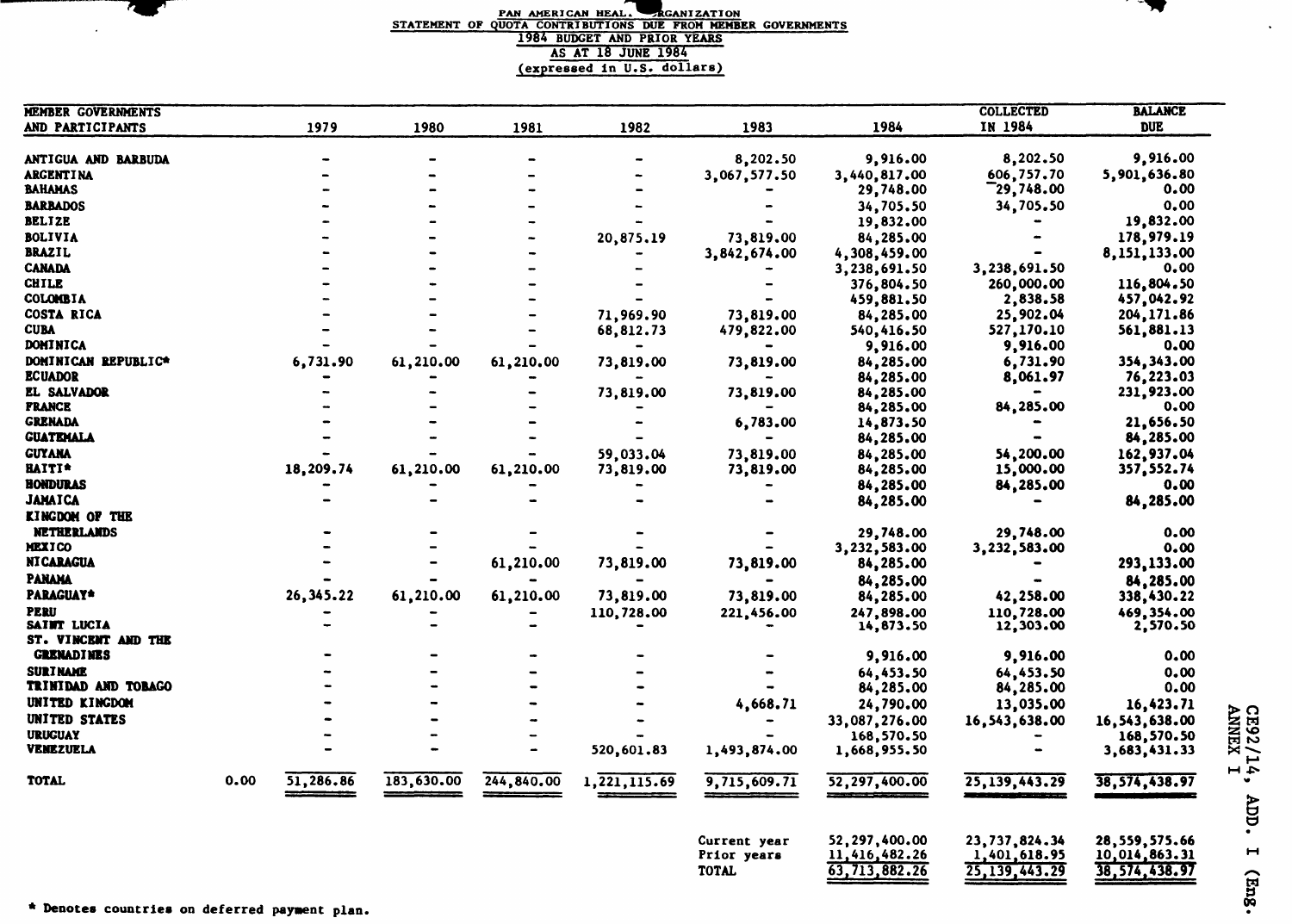CE92/14, ADD. I (Eng.<br>ANNEX II

### SCHEDULE OF QUOTA CONTRIBUTIONS RECEIVED<br>DURING THE PERIOD 1 JANUARY TO 18 JUNE 1984 (expressed in US dollars)

 $\ddot{\phantom{1}}$ 

| Member Government and     | Contributions Received |                                  |                                        |  |  |
|---------------------------|------------------------|----------------------------------|----------------------------------------|--|--|
| Participating Governments | Date Received          | 1984 Quotas                      | Prior Years                            |  |  |
| Antigua and Barbuda       | 17 January             |                                  | 8,202.50                               |  |  |
| Argentina                 | 21 March<br>13 June    |                                  | 306,757.70<br>300,000.00<br>606,757.70 |  |  |
| Bahamas                   | 30 April               | 29,748.00                        |                                        |  |  |
| Barbados                  | 6 June                 | 34,705.50                        |                                        |  |  |
| Belize                    |                        |                                  |                                        |  |  |
| Bolivia                   |                        |                                  |                                        |  |  |
| <b>Brazil</b>             |                        |                                  |                                        |  |  |
| Canada                    | 14 June                | 3,238,691.50                     |                                        |  |  |
| Chile                     | 12 June                | 260,000.00                       |                                        |  |  |
| Colombia                  | 1 January              | 2,838.58                         |                                        |  |  |
| Costa Rica                | 23 February<br>22 May  |                                  | 12,600.23<br>13,301.81<br>25,902.04    |  |  |
| Cuba                      | 1 June                 |                                  | 527,170.10                             |  |  |
| Dominica                  | 14 March               | 8,158.93<br>1,757.07<br>9,916.00 |                                        |  |  |
| Dominican Republic        | 9 March                |                                  | 6,731.90                               |  |  |
| Ecuador                   | 1 January              | 8,061.97                         |                                        |  |  |
| El Salvador               |                        |                                  |                                        |  |  |
| France                    | 16 April               | 84,285.00                        |                                        |  |  |
| Grenada                   |                        |                                  |                                        |  |  |
| Guatemala                 |                        |                                  |                                        |  |  |
| Guyana                    | 4 January<br>5 June    |                                  | 15,000.00<br>39,200.00<br>54,200.00    |  |  |
| Haiti                     | 24 February            |                                  | 15,000.00                              |  |  |
| Honduras                  | 1 January              | 84,285.00                        |                                        |  |  |
| Jamaica                   |                        |                                  |                                        |  |  |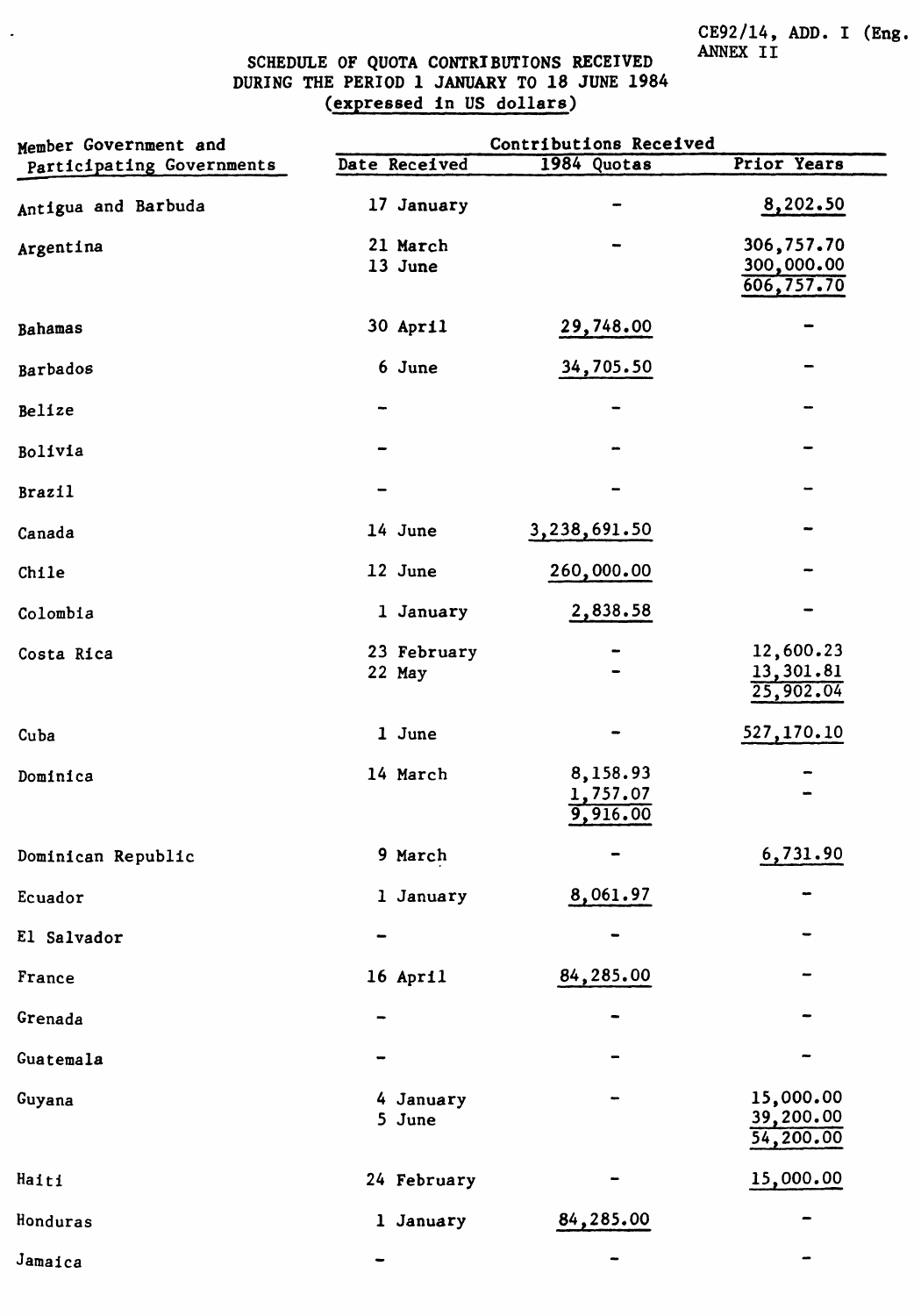CE92/14, ADD. I  $(Eng.)$ ANNEX II

|                                   |                                                | Page 2                                               |                              |  |  |
|-----------------------------------|------------------------------------------------|------------------------------------------------------|------------------------------|--|--|
| Member Governments and            |                                                | Contributions Received                               |                              |  |  |
| Participating Governments         | Date Received                                  | 1984 Quotas                                          | Prior Years                  |  |  |
| Kingdom of the Netherlands        | 12 April                                       | 29,748.00                                            |                              |  |  |
| Mexico                            | 17 May                                         | 3,232,583.00                                         |                              |  |  |
| Nicaragua                         |                                                |                                                      |                              |  |  |
| Panama                            |                                                |                                                      |                              |  |  |
| Paraguay                          | 12 March                                       |                                                      | 42,258.00                    |  |  |
| Peru                              | 16 January                                     |                                                      | 110,728.00                   |  |  |
| Saint Lucia                       | 10 February                                    | 12,303.00                                            |                              |  |  |
| St. Vincent and the<br>Grenadines | 24 April                                       | 9,916.00                                             |                              |  |  |
| Suriname                          | 15 February                                    | 64,453.50                                            |                              |  |  |
| Trinidad and Tobago               | 25 April                                       | 84,285.00                                            |                              |  |  |
| United Kingdom                    | 24 February<br>24 February<br>1 March<br>9 May | 3,482.29<br>823.00<br>597.00<br>3,464.00<br>8,366.29 | 4,668.71<br>0.00<br>4,668.71 |  |  |
| United States                     | 15 February<br>25 April                        | 8,271,819.00<br>8,271,819.00<br>16,543,638.00        |                              |  |  |
| Uruguay                           |                                                |                                                      |                              |  |  |
| Venezuela                         |                                                | 0.00                                                 | 0.00                         |  |  |
| Total Contributions Received      |                                                | 23,737,824.34<br><b>*************</b>                | 1,401,618.95<br>============ |  |  |
|                                   |                                                | $\blacksquare$                                       |                              |  |  |

 $\overline{\tau}$ DEFERRED PAYMENT PLANS AS AT 18 JUNE 1984 (expressed in US dollars)

#### Amount due under Plan

|                 | Current   | Installment | Total due<br>in 1984 | Received<br>in 1984 | Balance due<br>in 1984<br>under Plan |
|-----------------|-----------|-------------|----------------------|---------------------|--------------------------------------|
| DOMINICAN REP.  | 84,285.00 | 27,679.00   | 111,964.00           | 6,731.90            | 105,232.10                           |
| <b>HAITI</b>    | 84,285.00 | 14,413.00   | 98,698.00            | 15,000.00           | 83,698.00                            |
| <b>PARAGUAY</b> | 84,285.00 | 29,640.00   | 113,925.00           | 42,258.00           | 71,667.00                            |

 $1/$  The deferred payment plans consist of an installment on all arrears equal to the total of the current year's quota plus an agreed percent of the accumulated prior years' arrears.

 $\ddot{\phantom{a}}$